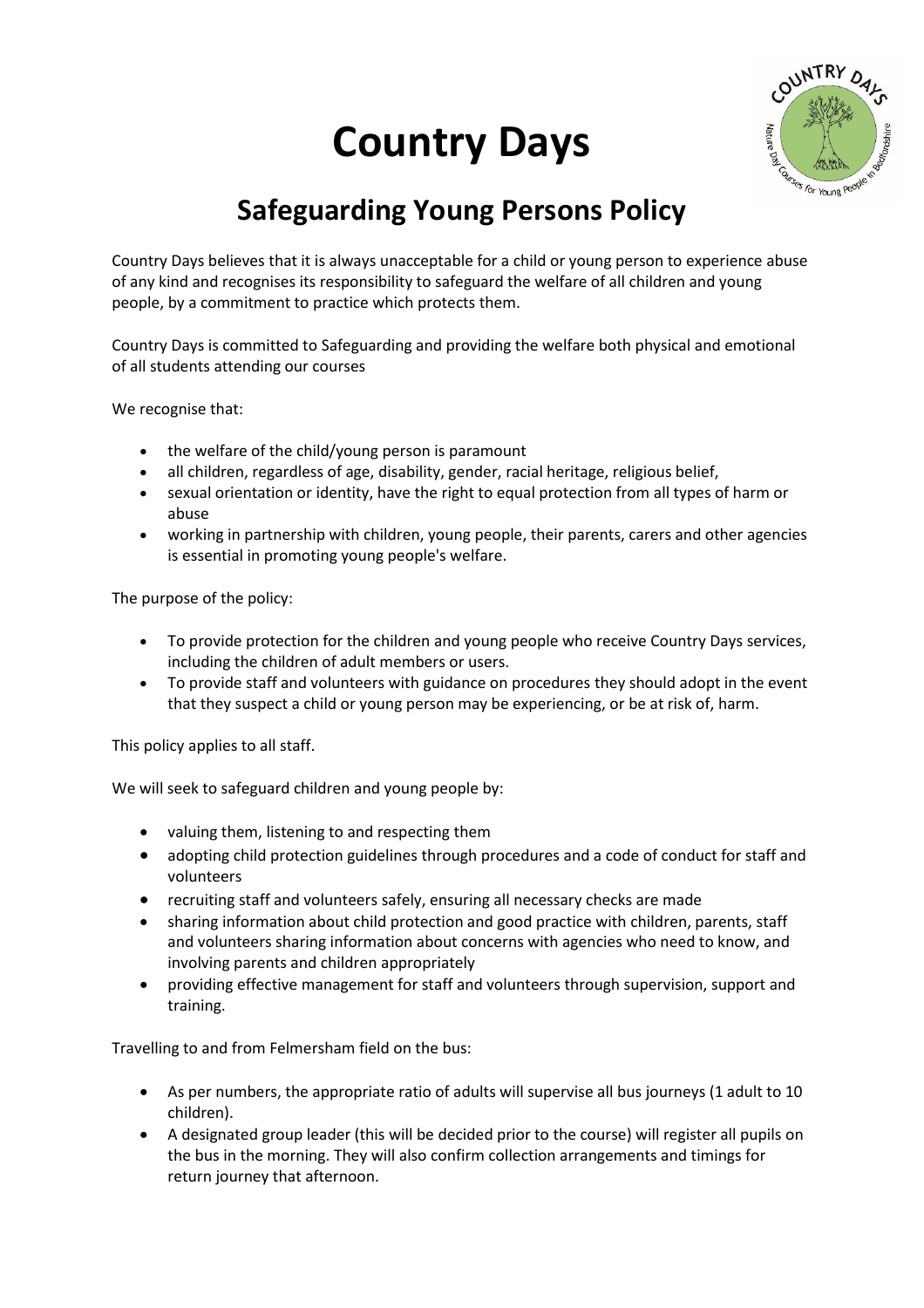- All parents are provided with contact details for the bus prior to the course, this is also checked on the morning of the course.
- A designated group leader will collect and record any medicines needed for the course, when arrived at the course this will be passed on to LGI to be stored safely throughout the day.
- A supervising adult will ensure all young people are correctly fastened in and all bags are stored appropriately before movement.
- Staff are waiting at the entrance to the field upon arrival of the bus. Staff implicate safe road crossing instruction enabled all young people to cross the road safely.
- Once all young people are in the field, the gate is closed ensuring no access to the public.
- This process is repeated in reverse at the end of the day when returning back on to the bus.
- At designated drop off points, children are registered off the bus once a designated group leader has located the designated collector (parent, guardian etc.)
- If nobody arrives to collect a young person, contact is made with LGI where she and another member of staff will wait with the young person to ensure arrival at the final destination is not delayed.
- This process is repeated at the final destination, bus staff will wait until every young person has been collected and contact is made with LGI to confirm all young people have been collected.
- If in event of an emergency breakdown or accident, a designated group leader on the bus will contact LGI to make her aware of the situation. Parents will be informed by a member of staff located at the field (duplicate copies of contact information is stored securely at the field by course leader – LGI.) Following contact with parents, LGI will contact the founders (EW and HH) to make them aware of the situation.
- In the event of an accident, a designated group leader would contact emergency services and follow advise given by emergency services.
- In the event of a breakdown, all young people will be removed from the bus and located in a safe area and supervised by adults at all times.

In the event of a young person disclosing information:

- If a disclosure is made to any member of staff, initial contact will be made with LGI.
- LGI will talk to the young person, will record (with the young person's permission) details of the disclosure and contact relevant adults depending on disclosure made.
- If needed, relevant agencies will be contacted and communication will continue with carers, staff and founders.
- All staff have been given safeguarding training through their employment (most staff are currently employed in schools). Anyone who hasn't had this training, has clearance from DBS.

In the event of an accident or injury at the field:

- Ambulance access is available throughout the field with relevant tracks, a member of staff will be waiting at the road to guide the ambulance in. A member of staff will accompany the young person in the ambulance and wait until an appropriate adult arrives at the hospital.
- Ambulance services are made aware prior to the course of the location of the field in case of an extreme emergency.
- Trained first aid staff are located at the field at all times. A designated medical area is set up with a medical bed, all necessary first aid equipment and paperwork (if a young person has emergency medication such as an EpiPen, they carry this with them at all times).